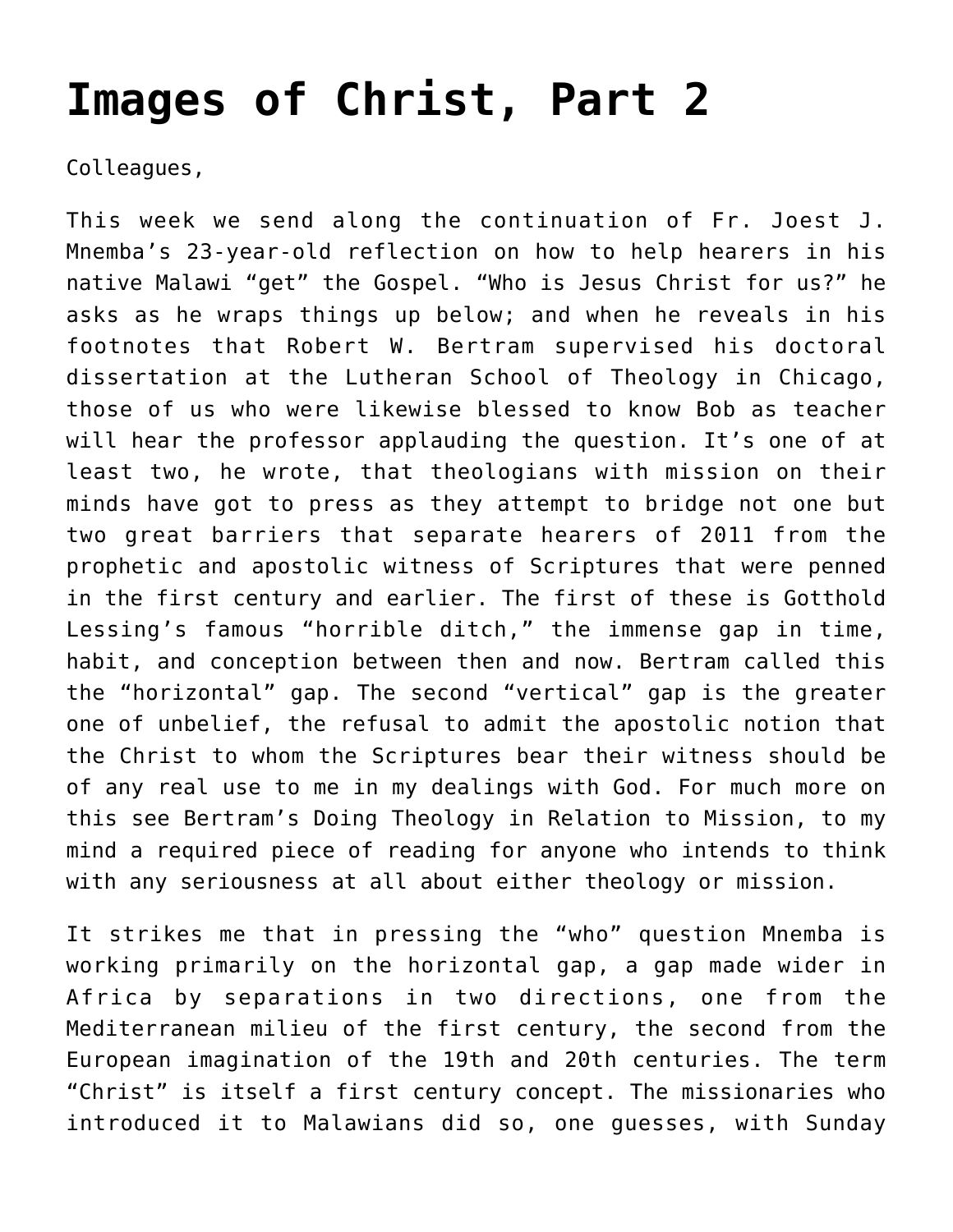School pictures of an ethereal Caucasian Jesus. Who could blame confused hearers for saying, "What have we to do with that fellow?" Notice, then, how Mnemba works to dispense with the European diversion and connect the Scriptural witness directly to life as Malawians know and understand it. Western readers may be jarred by this. So be it. A taste of the medicine one dishes out to others can be instructive.

Whether Mnemba also makes progress at helping his fellow Malawians bridge that second, vertical gap is another matter. Let me press you to think about that as you read. Is it enough, for example, to ask who Jesus is? Aren't some other questions equally if not more important? One that Mnemba's doktorvater kept pressing is "How is Jesus for us?" See, for example, his masterful How Our Sins Were Christ's, another piece that wouldbe theologians should be obliged to read, mark, learn, and inwardly digest. Intertwined with this question is another: "Why Jesus? For what earthly reason was the Son of God dispatched to camp out for a time in human flesh that got crucified (John 1:14)? And granting that he did, what difference does that make for me today?" Until one accounts sufficiently for that, there's no reason that anyone, be she a first century Palestinian Jew or he a twenty-first century Malawian Gentile, should pay this Jesus any heed at all.

Observing this, I catch myself wishing that Fr. Mnemba could somehow be with us next month at the Crossings Conference in Belleville, Illinois. It would be fun and doubtless tremendously instructive to push these questions with him. Could be you'll be there. We certainly hope so. (Yes, dear laggard, there's still time to register!) If we do get to see you, let's be sure to push the questions among ourselves. Indeed, if not for this very conversation, why bother to come at all?

In the meantime Christmas descends, and with it the grand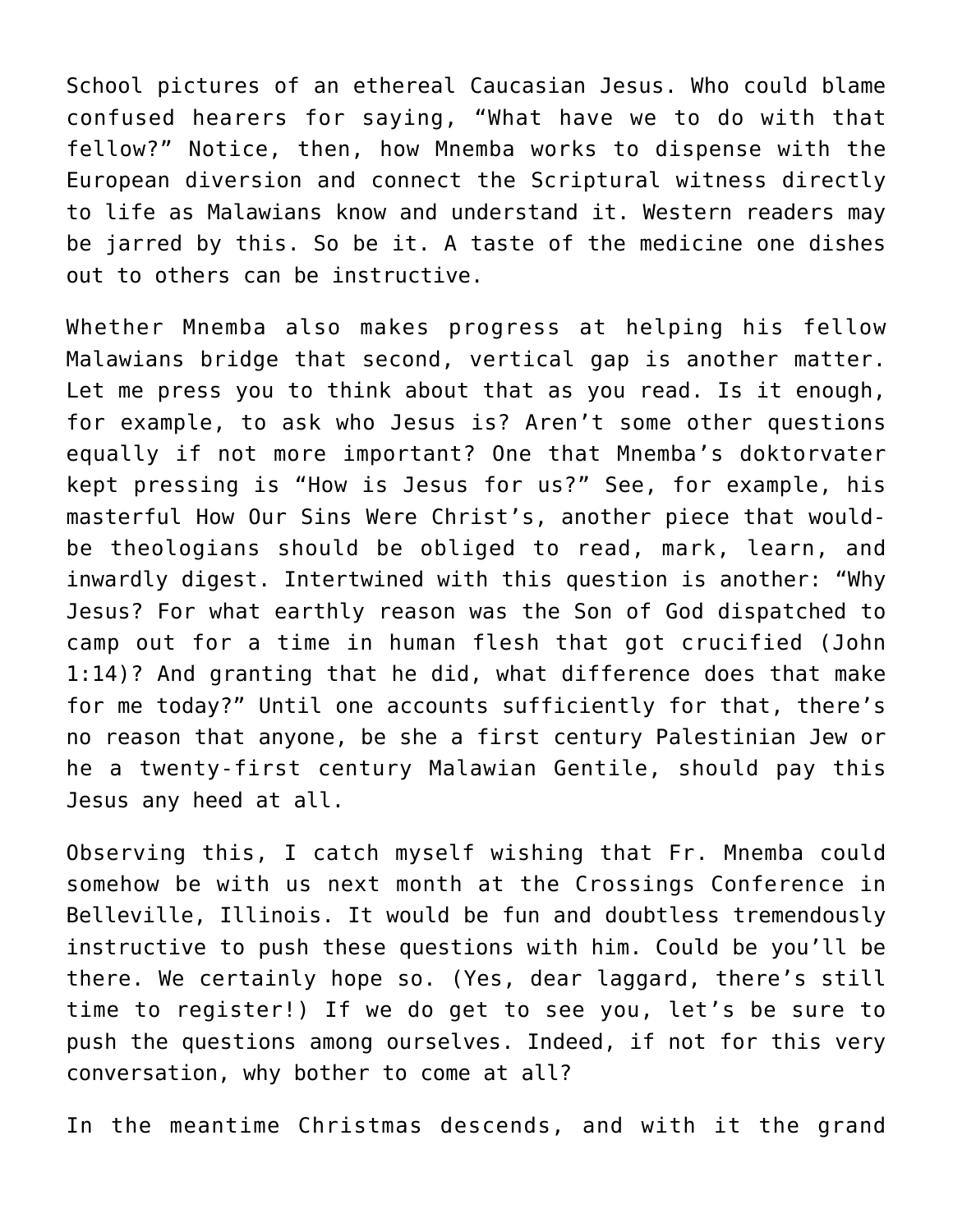opportunity to offer ourselves yet again to God's service in the bridging of gaps both horizontal and vertical. Again the angel's evangel: "Unto you is born this day a Savior which is Christ the Lord." May we who tell it tell it well. May we who hear it believe our ears and sing the angels' song.

Peace and Joy, Jerry Burce, for the editorial team

## **Images of Christ in Africa — Part 2**

**Christ as the "Lamb who was slain" (Cfwansembe or nsembe images)**

The symbolism of Christ as the "lamb who was slain" is also very meaningful for our people. In the olden times, a sacrificial victim, nsembe was slaughtered mainly to remove evil or sin from the community, and to prevent death. The actual killing marks the peak moment of the sacrifice. A good example is that of the Ngoni custom mpuntho/mtsamiro, having some people killed to accompany a dead chief in the next life. [1] This could be interpreted as a form of sacrifice.

Again, among some African peoples, an animal, e.g. sheep/nkhosa, becomes symbolically the "scapegoat" for the sins of the community before being slain. [2] People, for instance, touch the animal to dramatize their wish to cast off their sins and to transfer them into the sacrificial victim. Similarly, we could look at Christ hanging on the cross, as the suffering servant, as somebody who has become such a victim. Among other things, he freely and lovingly accepts to bear the sins of the world: "Father forgive them" (Luke 23:34). His death on the cross is thus a liberating action of forgiveness or reconciliation for all people (John 3:14-17; Numbers 21:4-9). [3]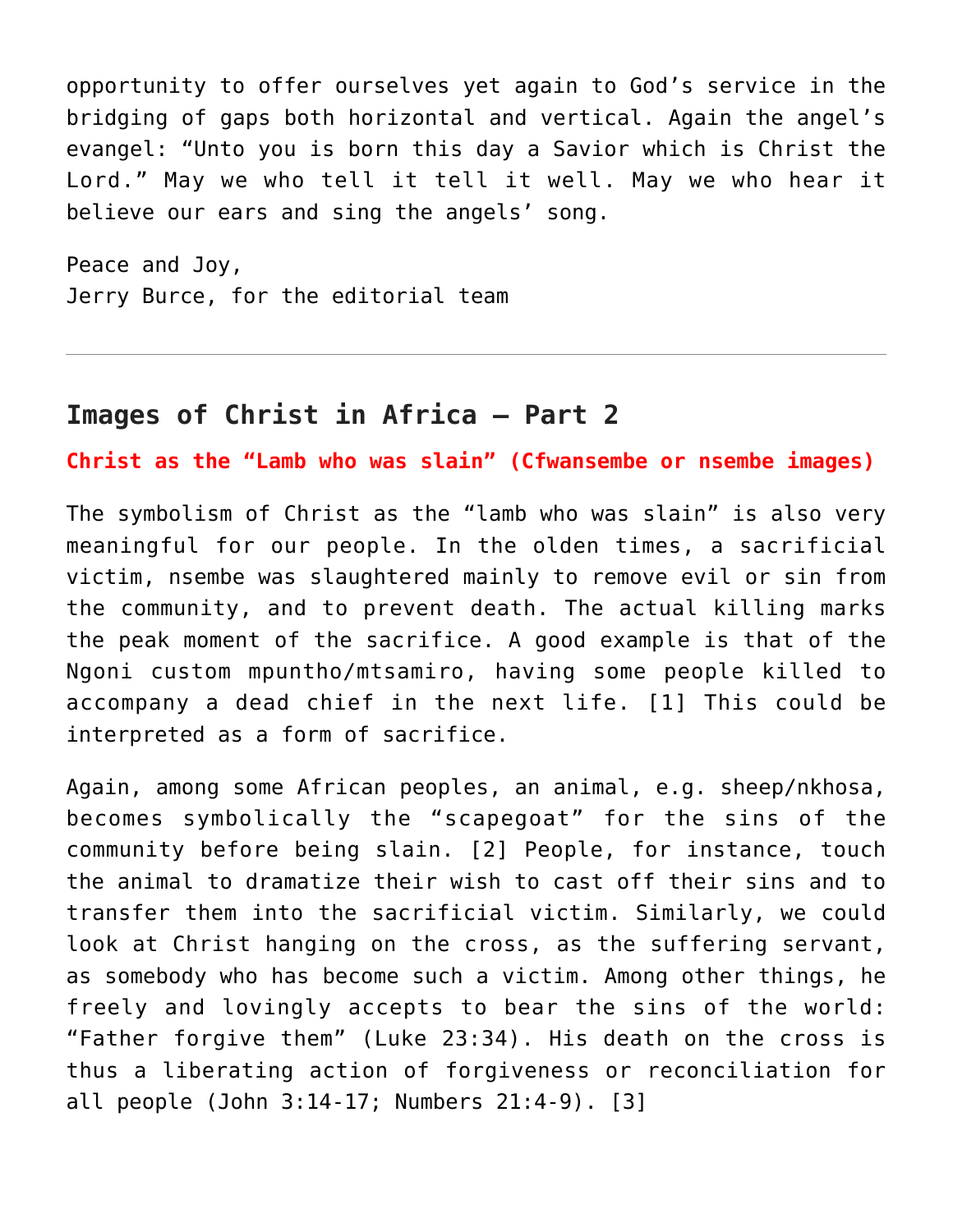### **Jesus as the Healer – the medicine man (sing'anga)**

In Africa and in Malawi wholeness is experienced by human beings at various levels: in rapport with nature, in bodily health, in expectation of survival after death, in social and physical integration, in the sphere of human morality and in the world of the cosmic and spiritual forces. [4] For the ordinary villager, sickness is a relational problem. That is to say, one is sick not because his sickness, matenda, has been caused by germs or bacteria as Europeans or medical people would have us believe: the root cause of the trouble is that one has not related well with his or her neighbors, with the community, or with the spirits above. [5]

In taking a thorough diagnosis of their clients, medicine men sometimes take very dramatic means to restore the appropriate relations which have been broken. The sing'anga and his assistants act as spies or informers, who try to find out what has happened to make the sick person sick. [6]

Moreover, as Mbiti observes, sickness and disaster are themselves religious phenomena. [7] Sickness indicates difficulty in communicating with the deity. Disease is a sign among our people that something somewhere went wrong. Isn't that the impression we get in Jesus' action in the Gospels? Didn't Jesus for example, connect sickness, dumbness, paralysis and leprosy with sin and guilt? (John 5:1-9; Luke 5:8-24; Mark 9:14-25.) Didn't he begin his healing process by saying, "Your sins are forgiven"? Furthermore, it is realized by the ordinary person walking on the street that healing cannot be worked by medicines alone. Healing will be complete if it has some connection with God. That is why today in the Christian Church, through gifted Church leaders like Archbishop E. Milingo [8] and through the African Indigenous Churches healings have become an important element of worship. [9] Jesus is called upon to heal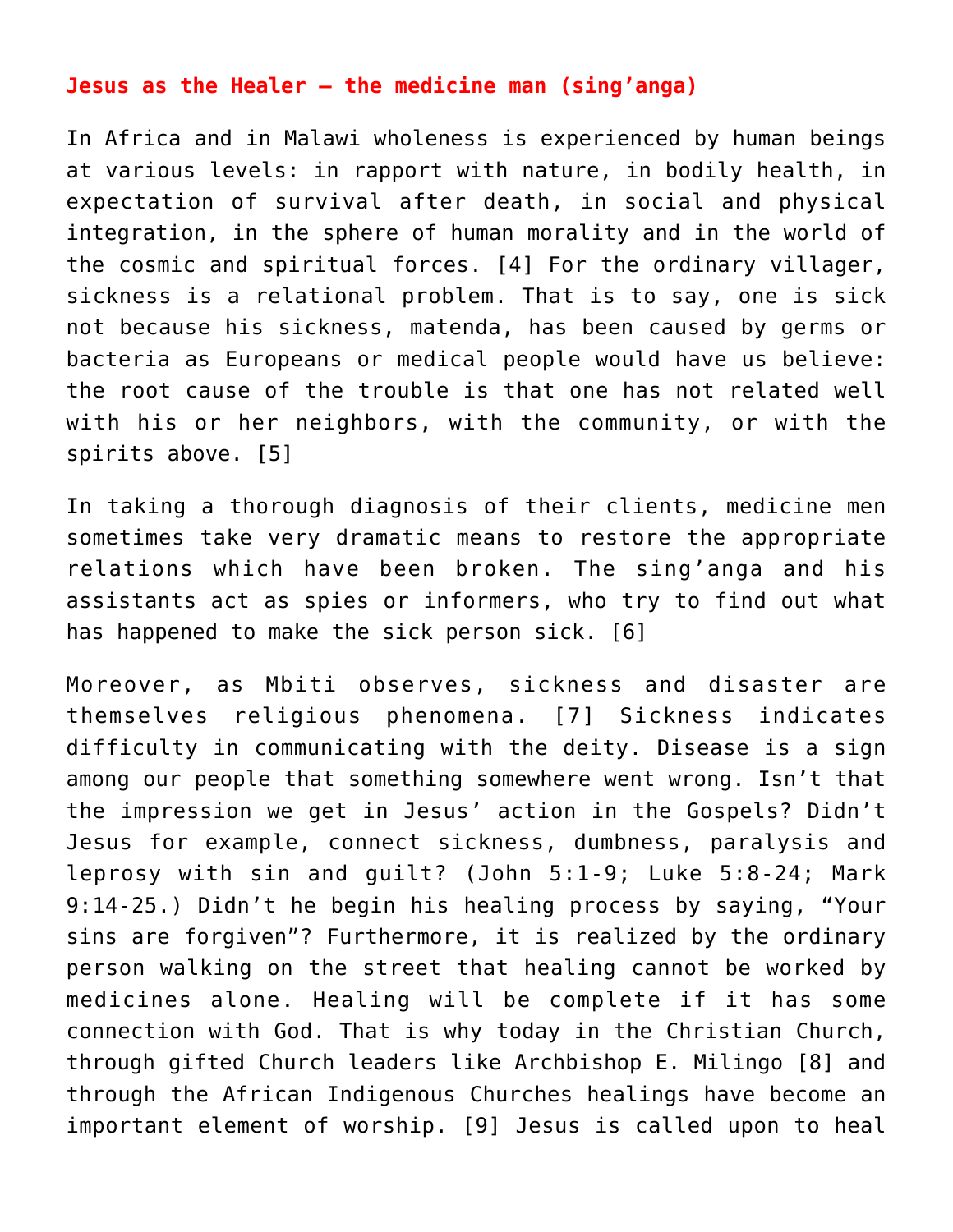not only part of the body, say the spiritual, but also the whole person. In this context, the imagery of Jesus as sing'anga, healer, may well prove to be the most popular, and the one with which African peoples can most readily identify with.

### **Jesus Christ as Chief (Mfumu/Inkosi ya Makosi)**

It can be stated without any hesitation that the most important aspect of Malawian traditional society and other African societies is chieftaincy. In particular, the Chewa, Tumbuka, Ngoni, Yao, Lomwe, Nsenga chief was not only a political figure but also religious. An African chief filled a sacred role. His stool, the symbol of his office, was a sacred emblem. It represented the community, their solidarity, their permanence and their continuity. The chief was the link between the livingdead and the living (together with the not-yet born), and his highest role was when he officiated in the public religious rites: initiation rites, spitting blessings on the land or fire, offering sacrifices for rain, leading thanksgiving prayers and so on. [10]

According to this mentality, the chief is at once a judge, a commander-in-chief, a legislator, the executive and administrative head of the community. [11] It was not a case of many offices, but a simple composite office to which various duties and activities, rights and privileges were attached. In Malawian society, Chauta is sometimes seen as a great paramount chief, Inkosi ya Makosi, who is so big that he has to be approached through sub-chiefs and other official spokespersons.

In our African Christology, we propose to think of Jesus Christ as the Mfumu. Just as the chief in olden times exercised a sacred and priestly function, [12] so does Jesus exercise a similar function when he is a high priest between God and humanity. [13] Our specifically Christian emphasis would be that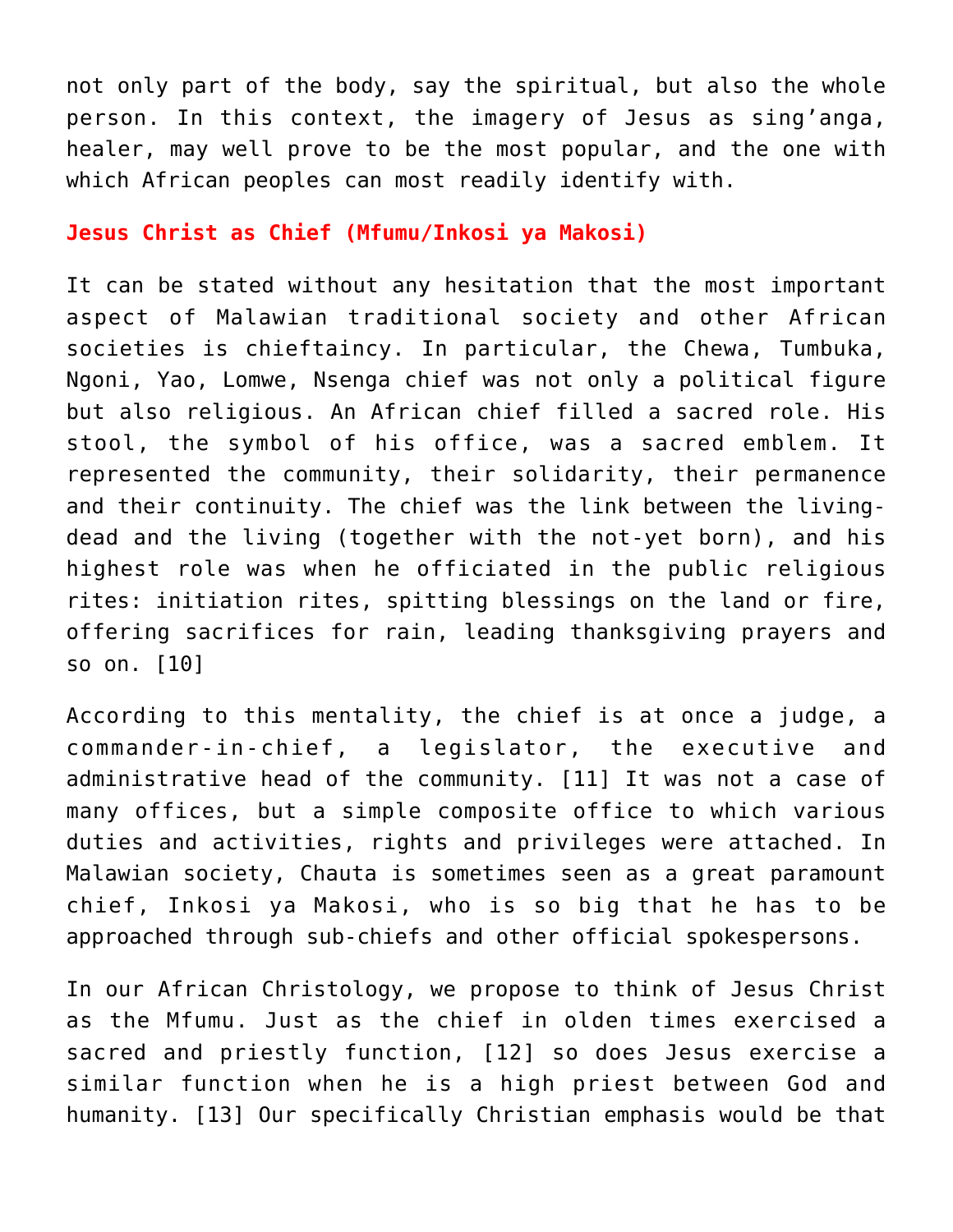Jesus' priesthood and kingship are exercised not just on earth as Pilate had imaged (John 18:36), but as performed in the heavens (John 18:35-36; 17: Hebrews 5).

#### **Conclusion**

The objective of this paper has been to examine some key African ideas in view of enhancing our appreciation of Jesus, as a local person. Historically, people of all cultures and generations have had to answer for themselves Jesus' classic question: "Who do people say I am?" and the corresponding haunting challenge: "And you, who do you say that I am?" (Mark 8:27-30).

In walking the same path in the Malawian context one has to continue to ask: Who is Jesus Christ for us? What are some of the titles that could accurately identify his person and mission? In this paper I have tried to do just that by defining his various titles as Lord of Creation, Mediator, the First-Born of Creation, the Lamb who was slain, the Healer and Chief among many others. [14] It is my contention that the more we believe in African use of our own local titles for Jesus the Christ, the more we shall experience him as our personal savior and master. [15] Thus, we shall no longer accept uncritically or superficially the traditional faith-formulas of the past, as introduced by Western missionaries; we will increasingly appropriate Jesus the Christ of African personal life stories: "No longer does our faith depend on your story [i.e. the version of the missionary]. We have heard for ourselves, and we know that this really is the savior" of the African world (John 4:42).

Footnotes

[1] K. D. Phillip, Onani Angoni (The History and Customs of the Angoni-Chichewa), (London: MacMillan and Co, Limited, 1965), pp. 62-64.

[2] J. Mutiso-Mbinda, op. cit. p. 52.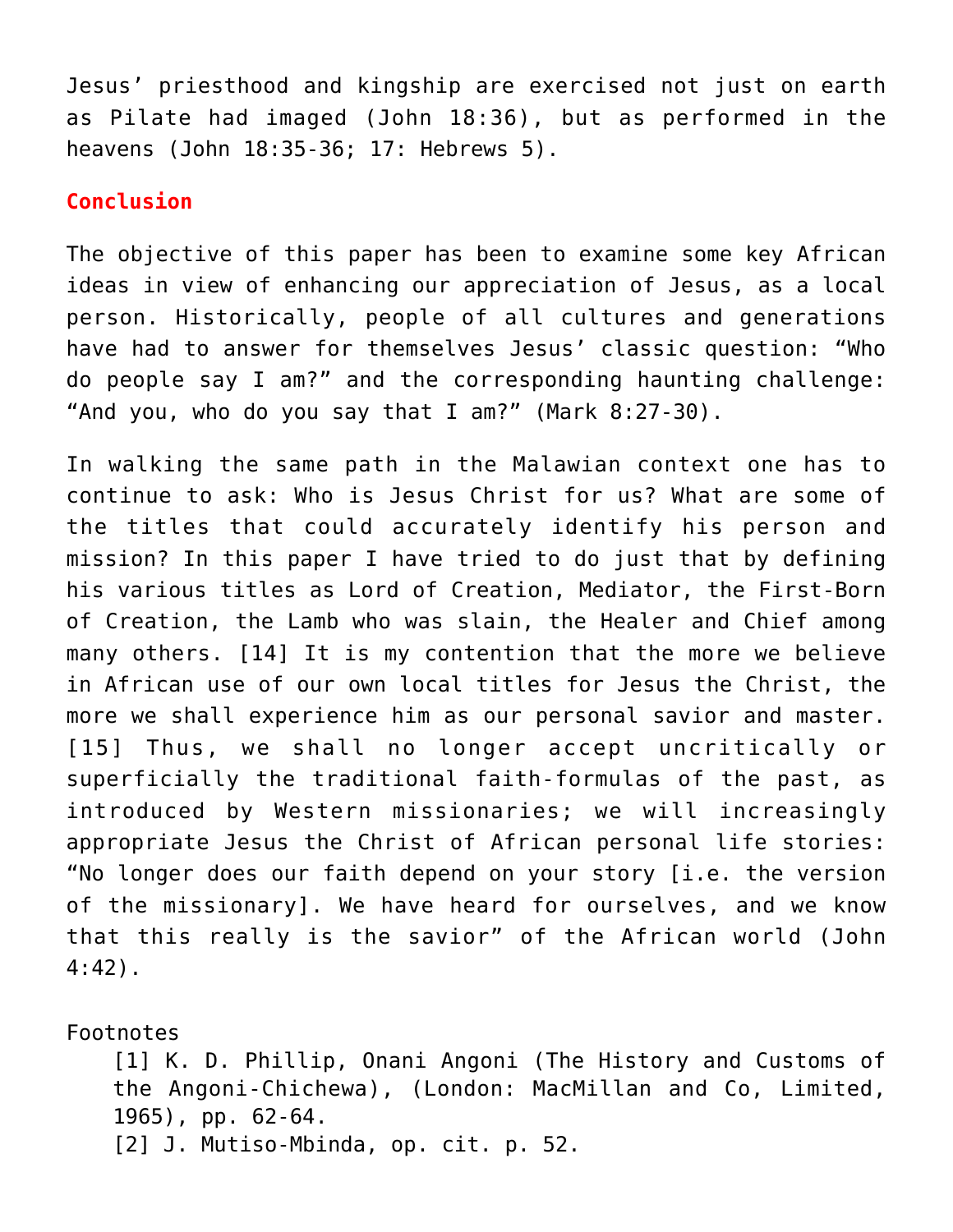[3] P. S. Minear, John: The Martyr's Gospel, (New York: The Pilgrim Press, 1984), p. 1322. [4] A. Shorter, Jesus and the Witchdoctor, (Maryknoll, NY: Orbis, 1985), pp. 1-44. [5] J. W. Gwengwe, Kukula ndi Mwambo (Growing up in the African Tradition-Chickewa) (Limbe, Malawi: Malawi Publications and Literature Bureau, 1965), pp. 92-107. [6] J. W. Gwengwe, op. cit., pp. 106-107. [7] J. S. Mbiti, African Religions and Philosophy, (London: Heineman, 1969), pp. 166-200. [8] E. Milingo, The World in Between, (Maryknoll, NY:) Orbis, 1984), pp. 73-102. [9] B.G.M. Sundkler, Bantu Prophets in South Africa, (London: Oxford University Press, 1961), pp. 180-273. [10] J. D. Mosonthi, Kali Kokha n'kanyama (No man is an Island – Chichewa) (Likuni, Malawi: Likuni Press, 1969), pp. 49-55. [11] J. Pobee, op. cit., p. 95. [12] J. W. Gwengwe, op. cit., pp. 19-31. [13] R. Kysar, John: The Maverick Gospel, (Atlanta: John Knox Press, 1976), pp. 98-118. [14] Many of these insights were largely inspired when I did my doctoral dissertation under Robert W. Bertram. See J. J. Mnemba, "The Battle For the African Church: Developing a Conception and praxis for the Ecumenical Church in Malawi", Unpublished doctoral dissertation, Chicago, 1986, pp. 220-224. [15] C. Bussman, Who Do You Say? Jesus Christ in Latin American Theology, (Maryknoll, NY: Orbis, 1985), pp. 37-47.

P.S. Just noticed. We promised last week to pass along the tale of how a Malawian Catholic priest happened to land at the intensely Lutheran Seminex and thereafter at LSTC. Here's what Ed Schroeder told us–

Whilst I was in the systematics chair at Seminex I got into